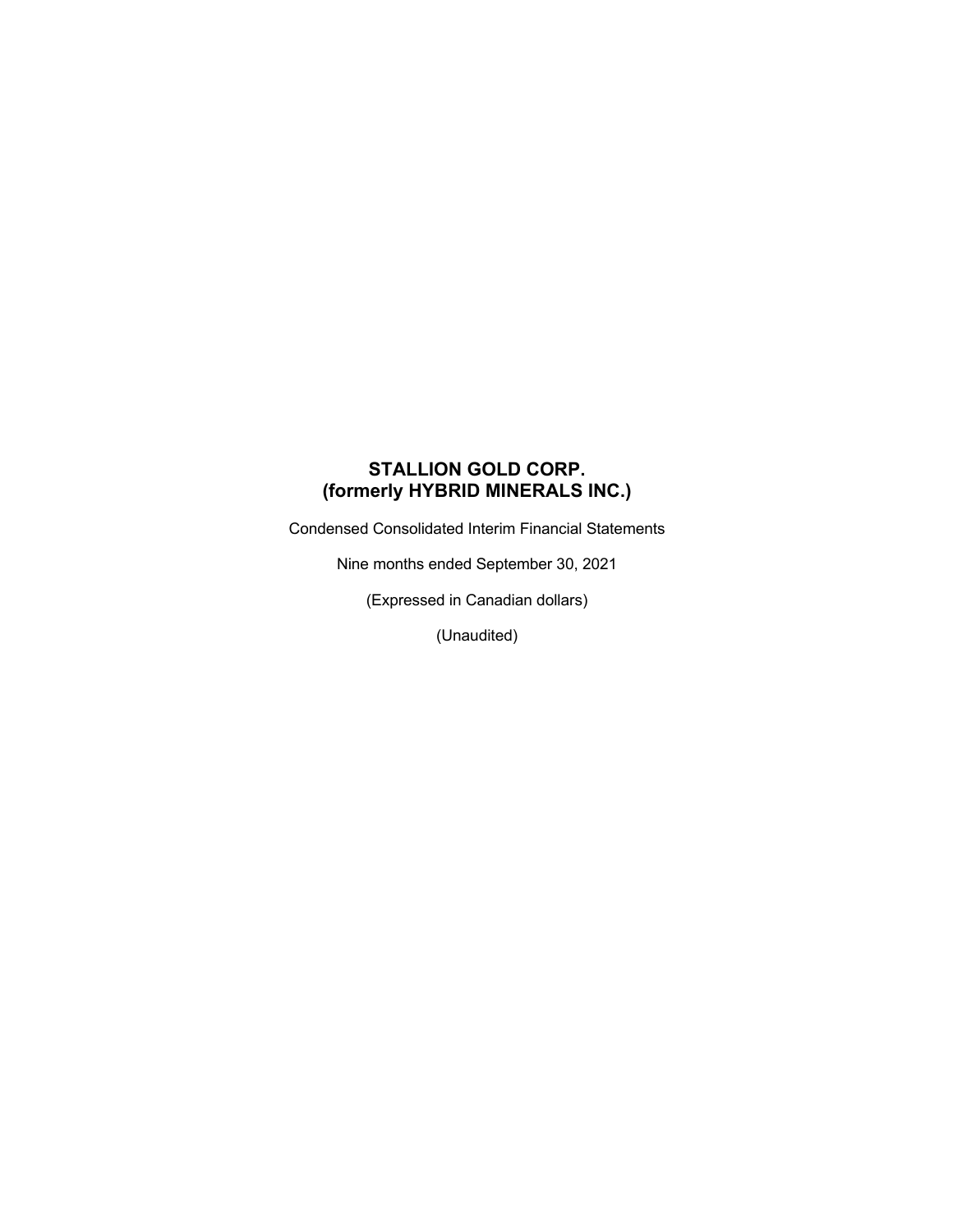## **STALLION GOLD CORP. (formerly HYBRID MINERALS INC.) CONDENSED QUARTERLY REPORT September 30, 2021**

## NOTICE OF NO AUDITOR REVIEW OF CONDENSED INTERIM FINANCIAL STATEMENTS

Under National Instrument 51-102, Part 4, subsection 4.3(3) (a), if an auditor has not performed a review of the condensed consolidated interim financial statements, they must be accompanied by a notice indicating that the financial statements have not been reviewed by an auditor. The accompanying condensed consolidated interim financial statements of the Company have been prepared by and are the responsibility of the Company's management. The Company's independent auditor has not performed a review of these financial statements in accordance with standards established by the Chartered Professional Accountants of Canada for a review of interim financial statements by an entity's auditor.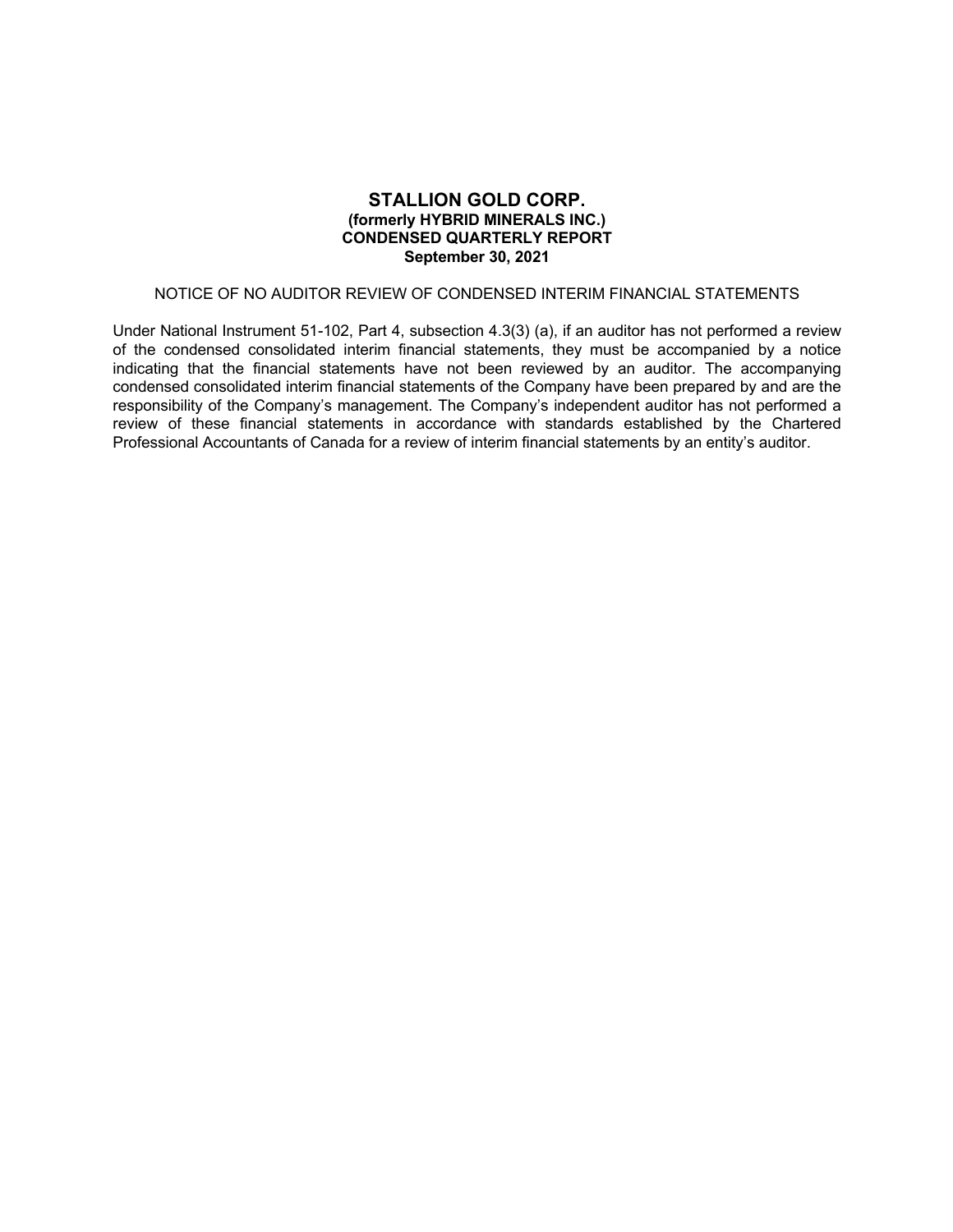(formerly HYBRID MINERALS INC.) Condensed Consolidated Interim Statements of Financial Position (Expressed in Canadian dollars)

| As at                                                                                                                        | September 30,<br>2021<br>\$                                      | December 31,<br>2020<br>\$                                 |
|------------------------------------------------------------------------------------------------------------------------------|------------------------------------------------------------------|------------------------------------------------------------|
| Assets                                                                                                                       |                                                                  |                                                            |
| <b>Current assets</b>                                                                                                        |                                                                  |                                                            |
| Cash<br>Amounts receivable (Note 4)<br>Prepaids and deposit                                                                  | 3,360,140<br>66,714<br>33,105                                    | 2,574,675<br>51,508<br>60,000                              |
| Total current assets                                                                                                         | 3,459,959                                                        | 2,686,183                                                  |
| Non-current assets                                                                                                           |                                                                  |                                                            |
| Exploration and evaluation asset (Note 3)                                                                                    | 6,865,275                                                        |                                                            |
| <b>Total assets</b>                                                                                                          | 10,325,234                                                       | 2,686,183                                                  |
| Liabilities                                                                                                                  |                                                                  |                                                            |
| <b>Current liabilities</b>                                                                                                   |                                                                  |                                                            |
| Accounts payable and accrued liabilities (Note 4)<br>Due to related party (Note 4)                                           | 219,803<br>298,403                                               | 189,275<br>299,202                                         |
| <b>Total liabilities</b>                                                                                                     | 518,206                                                          | 488,477                                                    |
| Shareholders' equity                                                                                                         |                                                                  |                                                            |
| Share capital (Note 5)<br>Share-based payment reserve<br>Warrants reserve<br>Accumulated other comprehensive loss<br>Deficit | 17, 187, 761<br>1,065,391<br>807,325<br>(5,274)<br>(9, 248, 175) | 9,223,240<br>778,561<br>738,446<br>(6, 172)<br>(8,536,369) |
| Total shareholders' equity                                                                                                   | 9,807,028                                                        | 2,197,706                                                  |
| Total liabilities and shareholders' equity                                                                                   | 10,325,234                                                       | 2,686,183                                                  |

Nature of business and continuing operations (Note 1)

Approved and authorized for issuance on behalf of the Board of Directors on November 29, 2021:

*/s/ "Drew Zimmerman" /s/ "Jay Martin"*

Drew Zimmerman, Director **Jay Martin, Director** Jay Martin, Director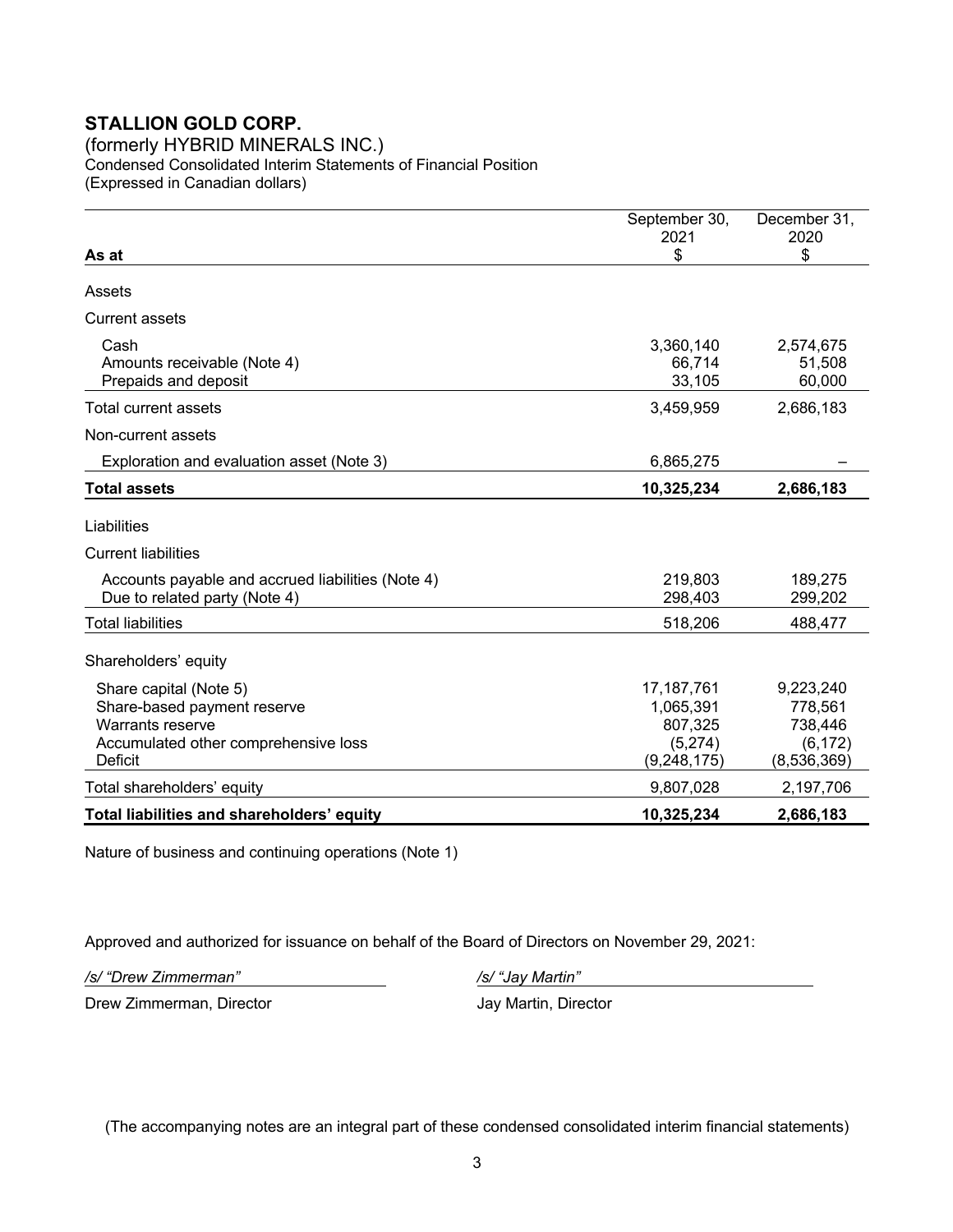(formerly HYBRID MINERALS INC.) Condensed Consolidated Interim Statements of Operations and Comprehensive Loss (Expressed in Canadian dollars)

|                                                                                                                                                                                                                                                                      | Three months<br>ended<br>September 30,<br>2021<br>\$ | Three months<br>ended<br>September 30,<br>2020<br>\$ | Nine months<br>ended<br>September 30,<br>2021<br>\$                                   | Nine months<br>ended<br>September 30,<br>2020<br>\$ |
|----------------------------------------------------------------------------------------------------------------------------------------------------------------------------------------------------------------------------------------------------------------------|------------------------------------------------------|------------------------------------------------------|---------------------------------------------------------------------------------------|-----------------------------------------------------|
| <b>Expenses</b>                                                                                                                                                                                                                                                      |                                                      |                                                      |                                                                                       |                                                     |
| <b>Business development</b><br>Consulting fees (Note 4)<br>Management fees (Note 4)<br>Office and miscellaneous<br>Professional fees (Note 4)<br>Project evaluation costs<br>Rent<br>Salaries<br>Stock-based compensation (Note 6)<br>Transfer agent and filing fees | 9,000<br>45,000<br>26,672<br>6,795<br>41<br>37,693   | 7,500<br>147<br>2,500<br>8,288                       | 65,600<br>121,200<br>70,886<br>68,460<br>3,410<br>5,310<br>1,782<br>286,830<br>88,328 | 30,000<br>22,500<br>183<br>7,500<br>9,819           |
| Total expenses                                                                                                                                                                                                                                                       | 125,201                                              | 18,435                                               | 711,806                                                                               | 70,002                                              |
| Net loss                                                                                                                                                                                                                                                             | (125, 201)                                           | (18, 435)                                            | (711, 806)                                                                            | (70,002)                                            |
| Other comprehensive income (loss)<br>Unrealized gain on foreign currency<br>translation                                                                                                                                                                              | (8,029)                                              |                                                      | 898                                                                                   |                                                     |
| Total comprehensive loss                                                                                                                                                                                                                                             | (133, 230)                                           | (18, 435)                                            | (710, 908)                                                                            | (70,002)                                            |
| Loss per share, basic and diluted                                                                                                                                                                                                                                    | (0.003)                                              | (0.001)                                              | (0.019)                                                                               | (0.002)                                             |
| Weighted average number of common shares<br>outstanding                                                                                                                                                                                                              | 47,246,877                                           | 31,680,002                                           | 37,745,689                                                                            | 31,680,002                                          |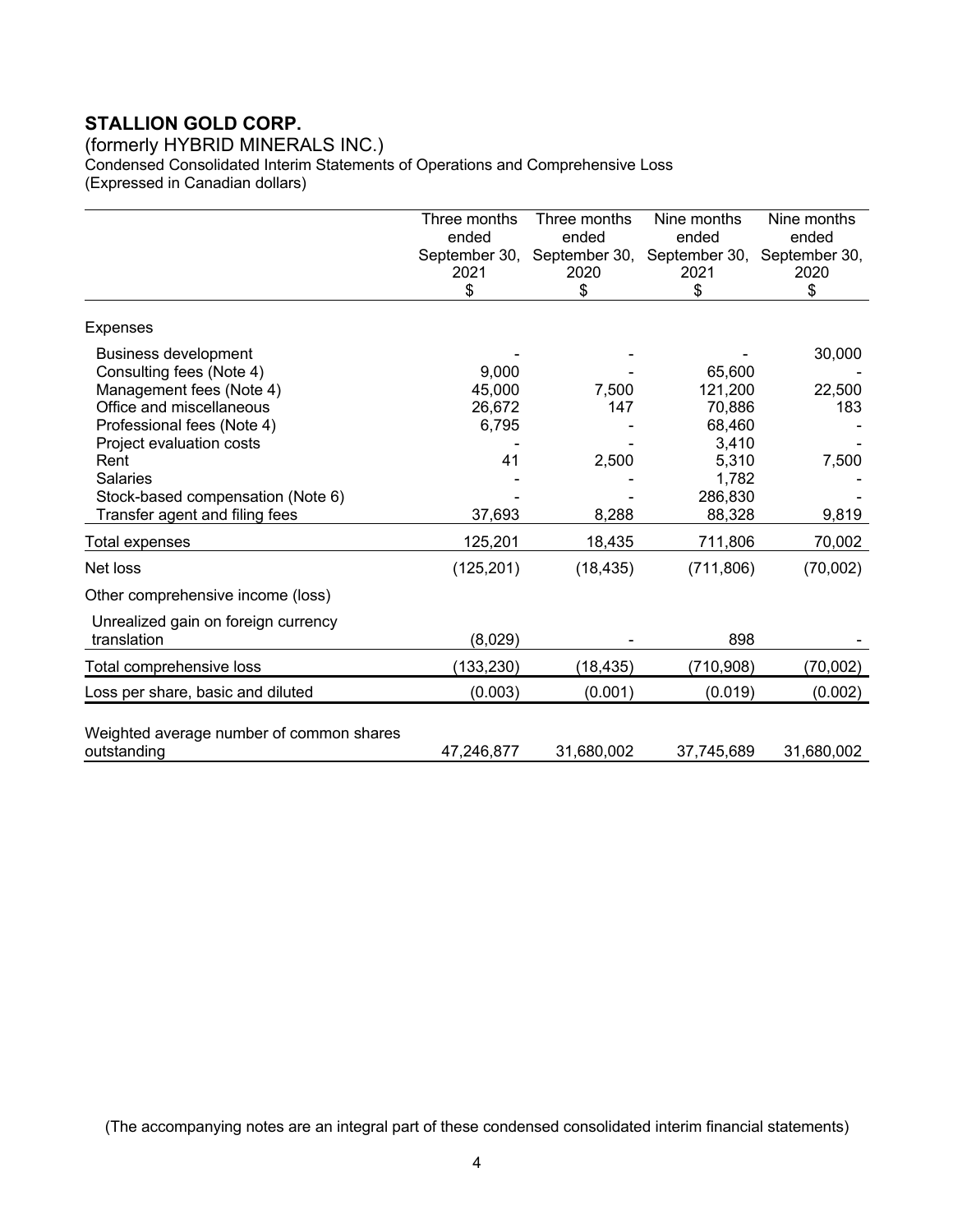(formerly HYBRID MINERALS INC.) Condensed Consolidated Interim Statements of Changes in Equity (Expressed in Canadian dollars)

|                                                                   |            |               |             |            |           | Accumulated                 |                          | Total                 |
|-------------------------------------------------------------------|------------|---------------|-------------|------------|-----------|-----------------------------|--------------------------|-----------------------|
|                                                                   |            | Share capital | Share-based |            | Share     | other                       |                          | shareholders'         |
|                                                                   |            |               | payment     | Warrants   |           | subscriptions comprehensive |                          | equity                |
|                                                                   | Number of  | Amount        | reserve     | reserve    | received  | loss                        | <b>Deficit</b>           | (deficit)             |
|                                                                   | shares     | \$            | \$          | \$         | \$        | \$                          | S.                       | \$                    |
| Balance, December 31, 2019<br>Share subscriptions received        | 10,560,002 | 6,879,412     | 778,561     | 191,753    | 105,000   | (12, 935)                   | (7,951,040)              | (114, 249)<br>105,000 |
| Net loss for the period                                           |            |               |             |            |           |                             | (70,002)                 | (70,002)              |
| Balance, September 30, 2020                                       | 10,560,002 | 6,879,412     | 778,561     | 191,753    | 105,000   | (12, 935)                   | (8,021,042)              | (79, 251)             |
| Shares issued for private placement                               | 20,000,000 | 3,000,000     |             |            | (105,000) |                             |                          | 2,895,000             |
| Shares issued pursuant to exercise<br>for share purchase warrants | 500,000    | 274,590       |             | (124, 590) |           |                             |                          | 150,000               |
| Share issuance costs                                              |            | (930, 762)    |             | 671,283    |           |                             |                          | (259, 479)            |
| Foreign currency translation gain                                 |            |               |             |            |           | 6,763                       |                          | 6,763                 |
| Net loss for the period                                           |            |               |             |            | —         |                             | (515, 327)               | (515, 327)            |
| Balance, December 31, 2020                                        | 31,060,002 | 9,223,240     | 778,561     | 738,446    |           | (6, 172)                    | (8,536,369)              | 2,197,706             |
| Shares issued for private placement                               | 5,002,500  | 2,001,000     |             |            |           |                             |                          | 2,001,000             |
| Shares issued for property                                        | 12,000,000 | 6,120,000     |             |            |           |                             | $\overline{\phantom{0}}$ | 6,120,000             |
| Share issuance costs                                              |            | (156, 479)    |             | 68,879     |           |                             |                          | (87,600)              |
| Stock-based compensation                                          |            |               | 286,830     |            |           |                             |                          | 286,830               |
| Foreign currency translation gain                                 |            |               |             |            |           | 898                         |                          | 898                   |
| Net loss for the period                                           |            |               |             |            |           |                             | (711, 806)               | (711, 806)            |
| Balance, September 30, 2021                                       | 48,062,502 | 17,187,761    | 1,065,391   | 807,325    |           | (5, 274)                    | (9, 248, 175)            | 9,807,028             |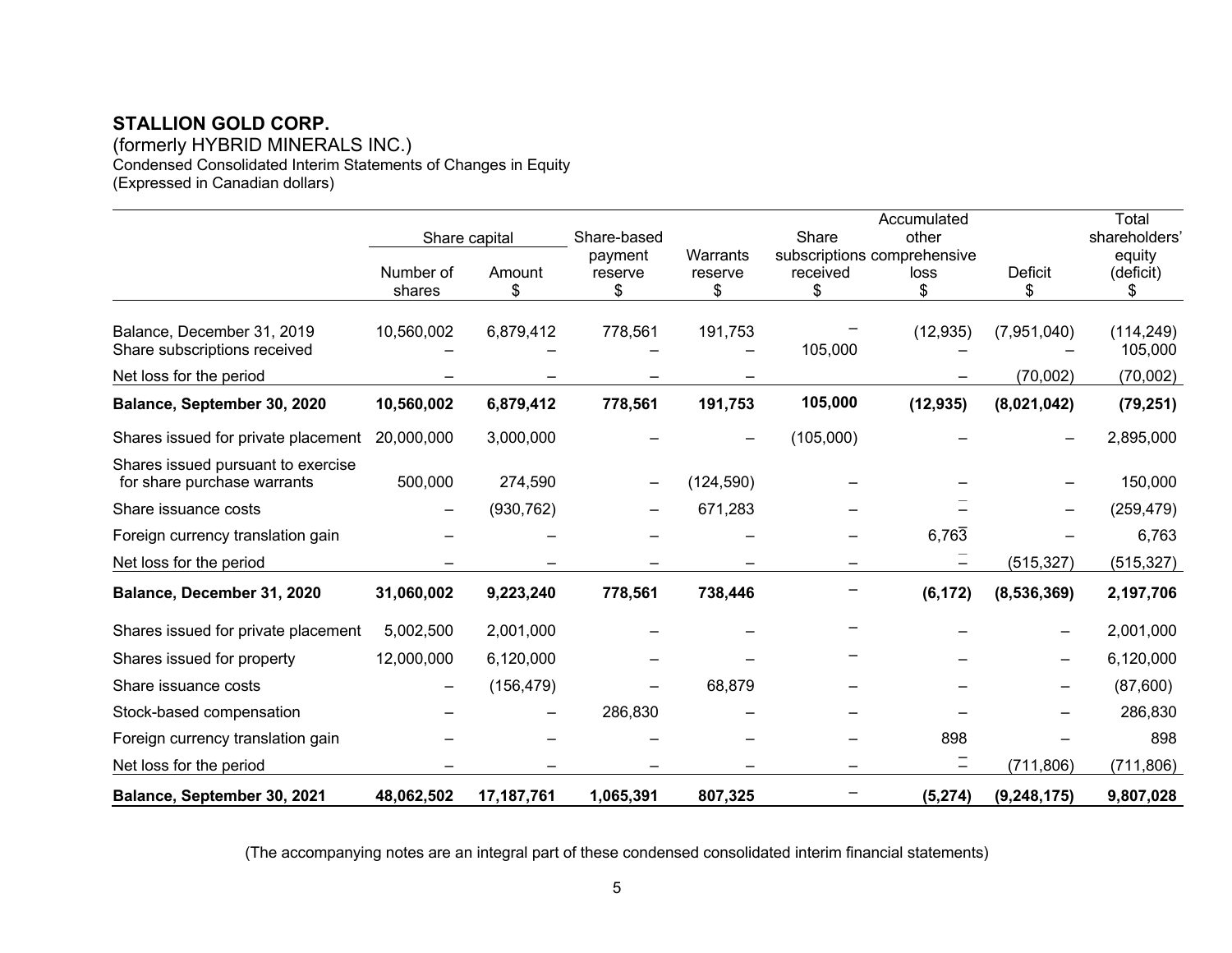(formerly HYBRID MINERALS INC.) Condensed Consolidated Interim Statements of Cash Flows (Expressed in Canadian dollars)

| Nine months ended                                                                                                                                      | September 30,<br>2021<br>\$           | September 30,<br>2020<br>\$ |
|--------------------------------------------------------------------------------------------------------------------------------------------------------|---------------------------------------|-----------------------------|
| <b>Operating activities</b>                                                                                                                            |                                       |                             |
| Net loss for the period<br>Adjust for non-cash items:<br>Stock-based compensation                                                                      | (711, 806)<br>286,830                 | (70,002)                    |
| Changes in non-cash operating working capital:<br>Amounts receivable<br>Prepaids<br>Accounts payable and accrued liabilities<br>Due to related parties | (15,206)<br>26,895<br>30,528<br>(799) | (75)<br>54,856              |
| Net cash used in operating activities                                                                                                                  | (383, 558)                            | (15, 221)                   |
| <b>Investing activity</b>                                                                                                                              |                                       |                             |
| Exploration and evaluation asset expenditures                                                                                                          | (745,275)                             |                             |
| Net cash used in investing activity                                                                                                                    | (745, 275)                            |                             |
| <b>Financing activities</b><br>Proceeds from issuance of shares<br>Share subscriptions received                                                        | 2,001,000                             | 105,000                     |
| Share issuance costs                                                                                                                                   | (87,600)                              | 105,000                     |
| Net cash provided by financing activities<br>Effects of foreign exchange rate changes on cash                                                          | 1,913,400<br>898                      |                             |
| Change in cash                                                                                                                                         | 785,465                               | 89,779                      |
| Cash, beginning of period                                                                                                                              | 2,574,675                             | 1,859                       |
| Cash, end of period                                                                                                                                    | 3,360,140                             | 91,638                      |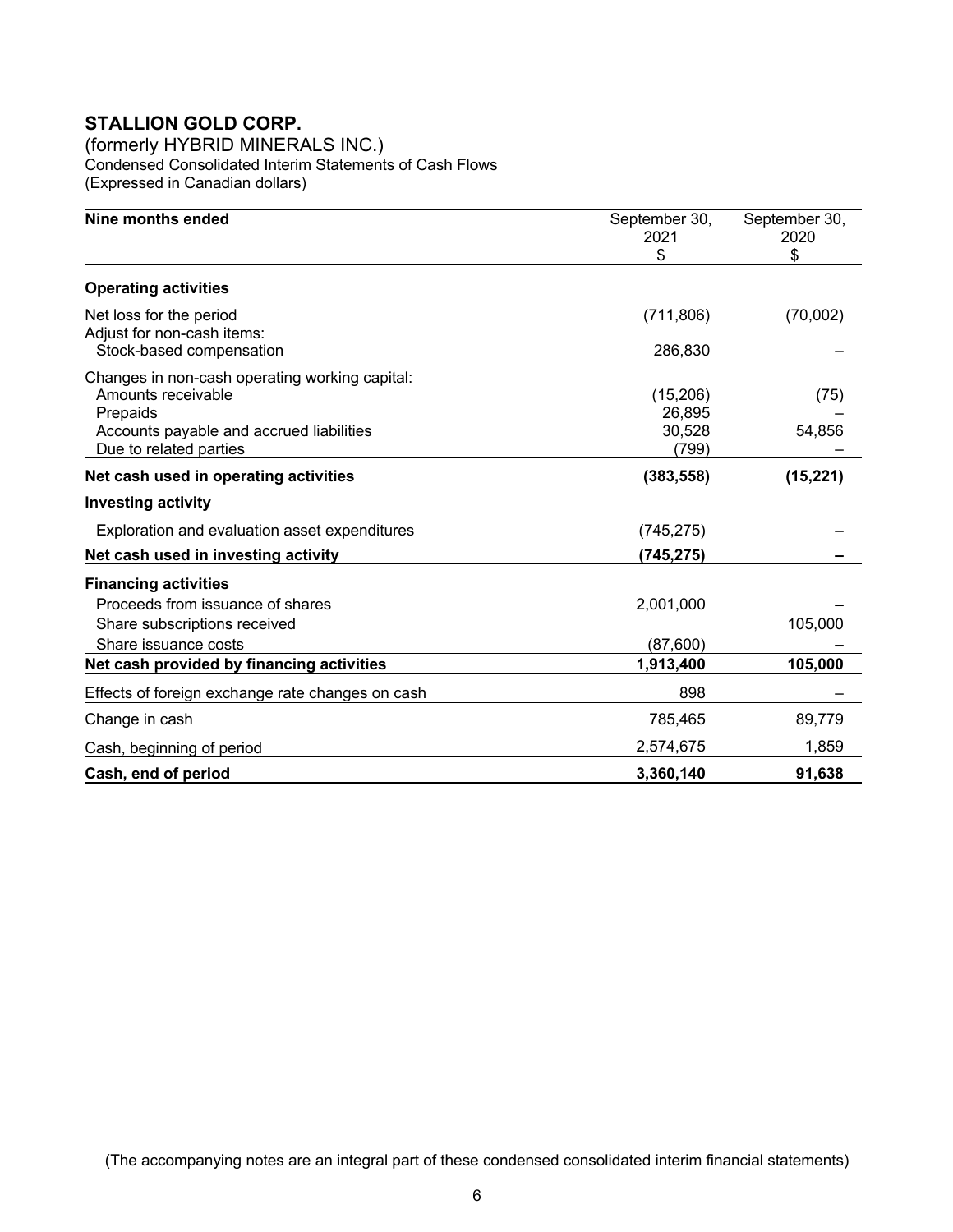#### **1. Nature of Business and Continuing Operations**

Stallion Gold Corp. (formerly Hybrid Minerals Inc.) (the "Company") was incorporated on November 7, 2011 under the Business Corporations Act (British Columbia). The head office of the Company is located at Suite 700, 838 West Hastings Street, Vancouver, British Columbia, V6C 0A6.

The Company's principal business activities include the acquisition and exploration of mineral property assets.

On March 11, 2020, the World Health Organization declared COVID-19 a global pandemic. This contagious disease outbreak and any related adverse public health developments, has adversely affected workforces, economies, and financial markets globally, leading to an economic downturn. The impact on the Company has not been significant, but management continues to monitor the situation.

These condensed consolidated interim financial statements have been prepared on the going concern basis, which assumes that the Company will be able to realize its assets and discharge its liabilities in the normal course of business. For the nine months ended September 30, 2021, the Company has not generated any revenues and incurred negative cash flow from operating activities. As at September 30, 2021, the Company has an accumulated deficit of \$9,248,175. The Company's ability to continue as a going concern is dependent upon its ability to generate and maintain future profitable operations and/or to obtain the necessary financing to meet its obligations and repay its liabilities arising from normal business operations when they come due. Management is of the opinion that sufficient working capital will be obtained from external financing to meet the Company's liabilities and commitments as they become due, although there is a risk that additional financing will not be available on a timely basis or on terms acceptable to the Company. These factors indicate the existence of a material uncertainty that may cast doubt on the ability of the Company to continue as a going concern. These condensed consolidated interim financial statements do not reflect any adjustments that may be necessary if the Company is unable to continue as a going concern.

#### **2. Significant Accounting Policies**

(a) Statement of compliance and basis of presentation

These condensed consolidated interim financial statements have been prepared in accordance with International Accounting Standards ("IAS") 34 – Interim Financial Reporting of the International Financial Reporting Standards ("IFRS") as issued by the International Accounting Standards Board. As such, these condensed consolidated interim financial statements have been condensed and do not include all information necessary for an annual financial statements prepared under IFRS and, therefore, should be read in conjunction with the annual consolidated financial statements of the Company for the year ended December 31, 2020.

These condensed consolidated interim financial statements include the accounts of the Company and its wholly owned Canadian subsidiary, Hybrid Minerals USA Inc. ("Hybrid USA"), and Mineral One Corporation ("Mineral One"), which is a wholly-owned U.S. subsidiary of Hybrid USA. All significant inter-company balances and transactions have been eliminated on consolidation.

These condensed consolidated interim financial statements have been prepared on a historical cost basis and are presented in Canadian dollars.

(b) Use of estimates and judgments

The preparation of these condensed consolidated interim financial statements in conformity with IFRS requires the Company's management to make judgments, estimates, and assumptions that affect the application of accounting policies and reported amounts of assets, liabilities, revenues and expenses. Actual results may differ from these estimates. Estimates and underlying assumptions are reviewed on an ongoing basis. Revisions to accounting estimates are recognized in the period in which the estimate is revised and in any future periods affected.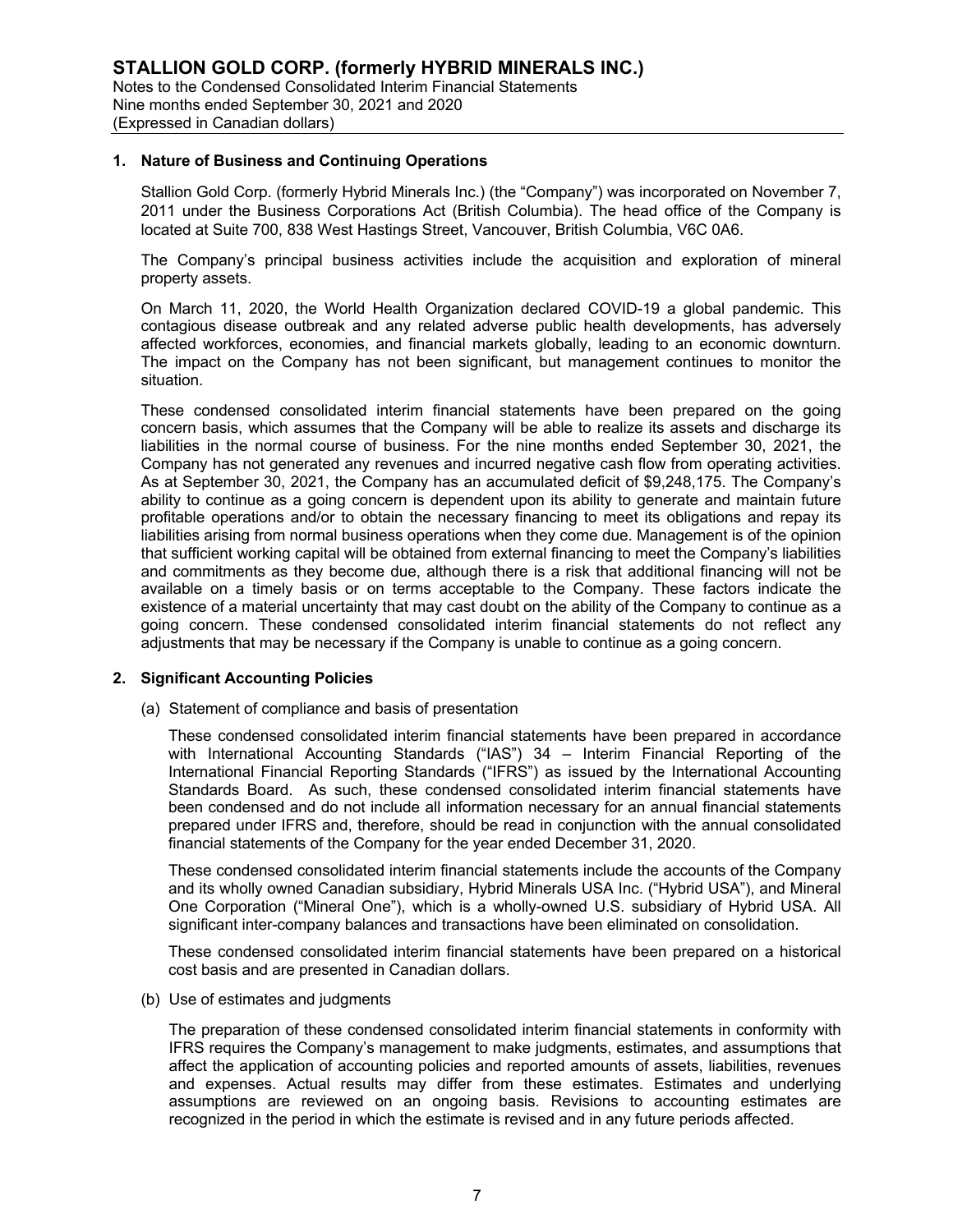#### **2. Significant Accounting Policies** (continued)

(b) Use of estimates and judgments (continued)

Significant areas requiring the use of estimates include the recoverability of exploration and evaluation assets, fair value of share-based compensation, and unrecognized deferred income tax assets. Actual results could differ from those estimates.

The application of the Company's accounting policy for exploration and evaluation expenditures requires judgment in determining whether it is likely that future economic benefits are likely either from future exploitation or sale or where activities have not reached a stage which permits a reasonable assessment of the existence of reserves. The deferral policy requires management to make certain estimates and assumptions about future events or circumstances, in particular whether an economically viable extraction operation can be established. Estimates and assumptions made may change if new information becomes available. If, after expenditure is capitalized, information becomes available suggesting that the recovery of expenditure is unlikely, the amount capitalized is written off in the consolidated statement of operations in the period when the new information becomes available.

The assessment of whether the going concern assumption is appropriate requires management to take into account all available information about the future, which is at least, but is not limited to, 12 months from the end of the reporting period. The Company is aware that material uncertainties related to events or conditions may cast significant doubt upon the Company's ability to continue as a going concern.

(c) Accounting standards issued but not yet effective

A number of new standards, and amendments to standards and interpretations, are not yet effective for the period ended September 30, 2021, and have not been early adopted in preparing these condensed consolidated interim financial statements. These new standards, and amendments to standards and interpretations are either not applicable or are not expected to have a significant impact on the Company's consolidated financial statements.

### **3. Exploration and Evaluation Assets**

|                                     | Horse Heaven<br>Property | Chuchinka<br>Property |           |
|-------------------------------------|--------------------------|-----------------------|-----------|
| <b>Acquisition Costs:</b>           |                          |                       |           |
| Balance, December 31, 2019          |                          | 337,090               | 337,090   |
| Impairment                          |                          | (337,090)             | (337,090) |
| Balance, December 31, 2020          |                          |                       |           |
| Cash payments                       | 400,000                  |                       | 400,000   |
| Share payments                      | 6,120,000                |                       | 6,120,000 |
| Geological consulting and fieldwork | 345,275                  |                       | 345,275   |
| Balance, September 30, 2021         | 6,865,275                |                       | 6,865,275 |

### Horse Heaven Property

On March 1, 2021, the Company entered into a Share Option Agreement ("Agreement") pursuant to which the Company has been granted the option to acquire all the shares outstanding in 1262446 B.C. Ltd. ("Horse Heaven Parent"), a private mineral exploration company. Horse Heaven Parent is the sole owner of Horse Heaven Holdings Inc. which holds a 100% interest in the Horse Heaven mineral property. As consideration, the Company has agreed to pay a total of \$1,200,000 and issue an aggregate 36,000,000 common shares as follows: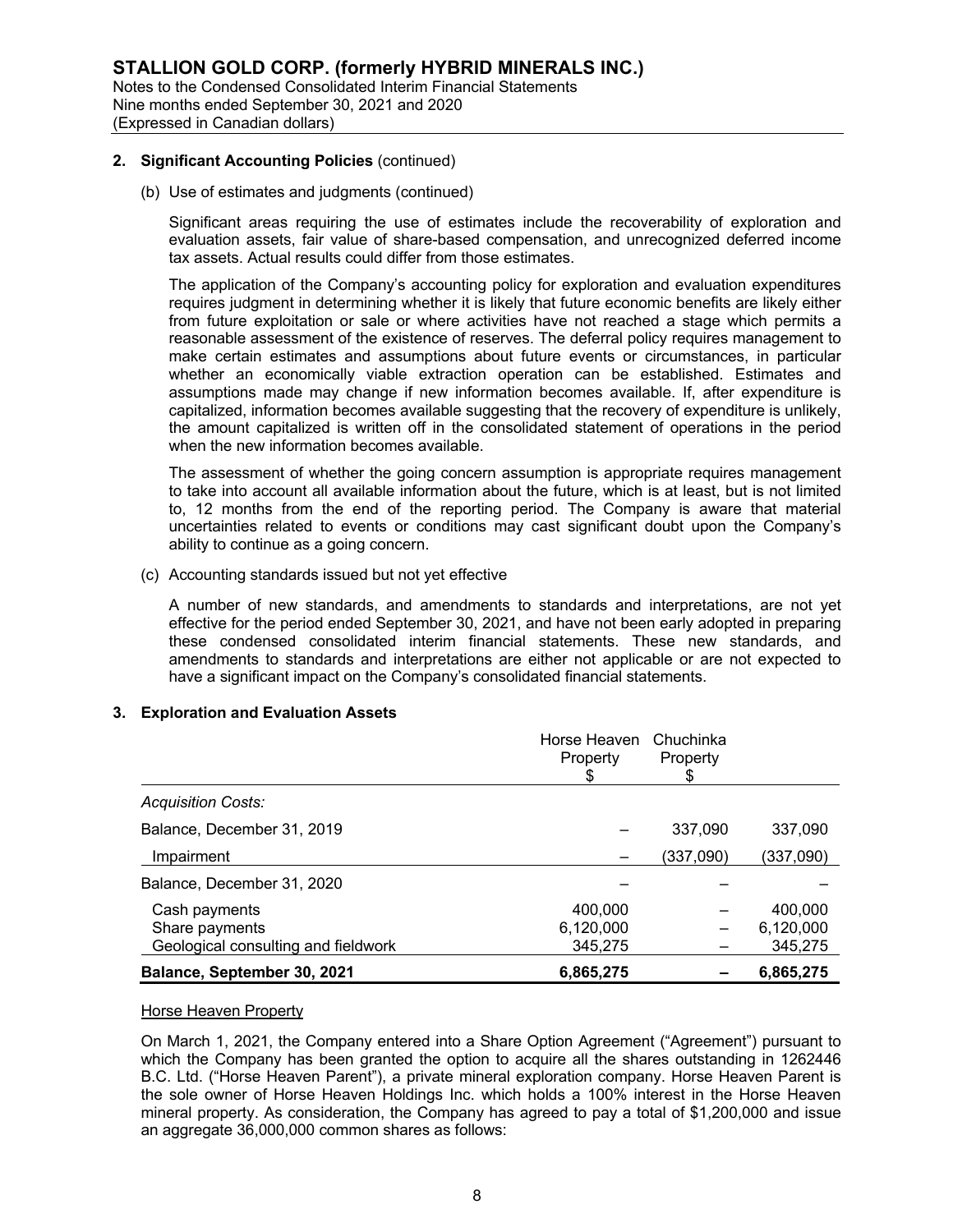## **3. Exploration and Evaluation Assets** (continued)

- \$200,000 as a non-refundable deposit on the letter of intent and execution and delivery of the agreement (paid).
- \$200,000 and 12,000,000 common shares following the satisfaction or waiver of all of the conditions precedent in the Agreement (the "Effective Date") (paid and issued) (Note 5);
- \$400,000 and 12,000,000 common shares on the first anniversary of the Effective Date; and
- \$400,000 and 12,000,000 common shares on the second anniversary of the Effective Date.

The Company holds the right to accelerate any of these payments at its discretion and, upon all payments and share issuances being made, the option will be exercised.

## **4. Related Party Transactions**

- (a) As at September 30, 2021, the amount of  $$73,400$  (December 31, 2020  $$73,400$ ) was owed to a company where the former President of the Company is the President, CEO, and CFO. The amount owed is non-interest bearing, unsecured and due on demand and is included in accounts payable and accrued liabilities.
- (b) As at September 30, 2021, the amount of \$298,403(US\$235,000) (December 31, 2020 \$299,202 (US\$235,000)) was owed to a company controlled by former directors of Mineral One.
- (c) During the nine months ended September 30, 2021, the amount of \$91,200 (2020 \$nil) was incurred to a company controlled by the Chief Executive Officer of the Company for management fees. At September 30, 2021, the balance owing of \$23,143 (2020 - \$nil) was included in accounts payable and accrued liabilities.
- (d) During the nine months ended September 30, the amounts of \$30,000 (2020 \$nil) and \$18,000 (2020 - \$nil) were incurred to companies controlled by the Chief Financial Officer of the Company for management fees and professional fees, respectively. At September 30, 2021, the balance owing of \$8,400 (2020 - \$nil) was included in accounts payable and accrued liabilities.
- (e) During the nine months ended September 30, 2021, the amount of \$109,900 (2020 \$nil) was incurred to a company controlled by the VP Exploration of the Company for consulting fees. At September 30, 2021, the balance owing of \$10,414 (2020 - \$nil) was included in accounts payable and accrued liabilities.
- (f) During the nine months ended September 30, 2021, the amount of \$27,000 (2020 \$nil) was incurred to a company controlled by the Corporate Secretary of the Company for consulting fees. At September 30, 2021, the balance owing of \$3,150 (2020 - \$nil) was included in accounts payable and accrued liabilities.
- (g) During the nine months ended September 30, 2021, the amount of  $\text{\$nil}$  (2020  $\text{\$7,500}$ ) was incurred to the former President of the Company for management fees.

## **5. Share Capital**

Authorized: Unlimited common shares without par value

(a) On October 1, 2020, the Company issued 20,000,000 common shares at a price of \$0.15 per share for gross proceeds of \$3,000,000. In addition, the Company paid finders' fees of \$235,700 and incurred share issuance costs of \$23,779. The Company also issued 1,570,667 finder's warrants with a fair value of \$671,283. Each finder's warrant entitles the holder to purchase one common share at an exercise price of \$0.15 per share expiring on October 1, 2022.The fair value of the finder's warrants was calculated using the Black-Scholes option pricing model with an expected life of two years, volatility of 177%, risk-free rate of 0.22%, and dividend yield of 0%.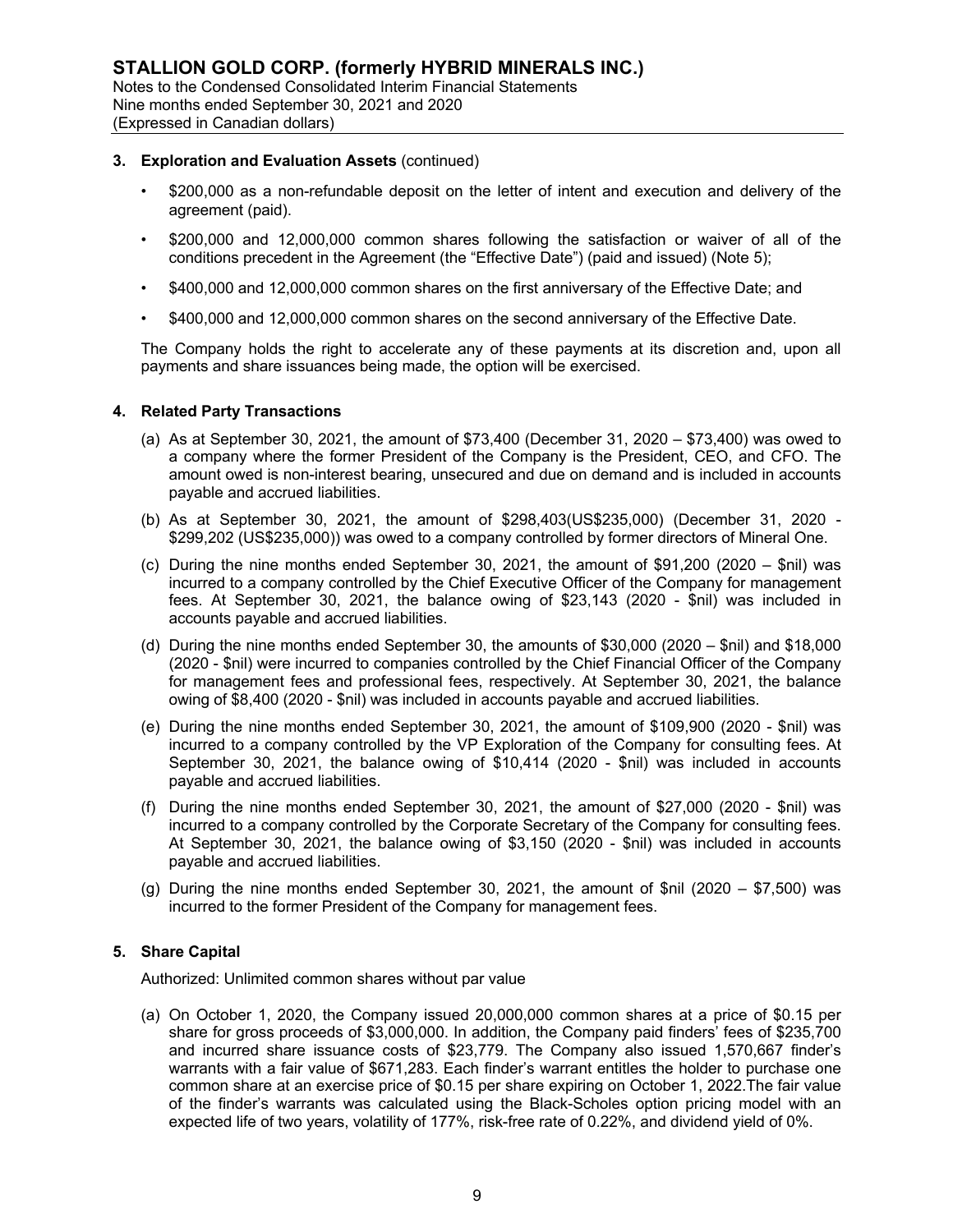#### **5. Share Capital** (continued)

- (b) During the year ended December 31, 2020, the Company issued 500,000 common shares for proceeds of \$150,000 pursuant to the exercise of share purchase warrants. The fair value of share purchase warrants exercised of \$124,590 was transferred from warrants reserve to share capital upon exercise.
- (c) On June 2, 2021, the Company issued 12,000,000 common shares with a fair value of \$6,120,000 pursuant to the Agreement to acquire Horse Heaven Parent (Note 3).
- (d) On July 15, 2021, the Company issued 5,002,500 common shares at a price of \$0.40 per share for gross proceeds of \$2,001,000. Each unit consists of one common share of the Company and one-half of one transferable share purchase warrant, each whole warrant entitling the holder to acquire one additional common share at an exercise price of \$0.50 for a period of 12 months. In addition, the Company paid finders' fees of \$87,600. The Company also issued 219,000 finder's warrants with a fair value of \$68,879. Each finder's warrant entitles the holder to purchase one common share at an exercise price of \$0.50 per share expiring one year after the effective date. The fair value of the finder's warrants was calculated using the Black-Scholes option pricing model with an expected life of one year, volatility of 202%, risk-free rate of 0.25%, and dividend yield of 0%.

### **6. Stock Options**

The Company adopted an incentive stock option plan, which provides that the Board of Directors of the Company may from time to time, in its discretion, and in accordance with the TSX Venture Exchange requirements, grant to directors, officers, and consultants to the Company, nontransferable options to purchase common shares. The number of common shares reserved for issuance is not to exceed 10% of the issued and outstanding common shares of the Company. Such options will be exercisable for a period of up to five years from the date of grant.

The following table summarizes the continuity of the Company's stock options:

|                                         | Number<br>of options | Weighted<br>average<br>exercise<br>price |
|-----------------------------------------|----------------------|------------------------------------------|
| Outstanding, December 31, 2019 and 2020 | 933,333              | 1.20                                     |
| Granted                                 | 900,000              | 0.345                                    |
| Expired                                 | (933, 333)           | 1.20                                     |
| Outstanding, September 30, 2021         | 900,000              | 0.345                                    |

During the nine months ended September 30, 2021, the Company granted 900,000 stock options to certain employees, officers, directors and/or consultants of the Company and recorded a stock-based compensation expense of \$286,830 during the period calculated using the Black Scholes Option Pricing Model with the following assumptions: exercise price of \$0.345, expected life of the options: 5 years, expected volatility: 189%, expected dividend yield: 0%, and risk-free rate: 0.87%.

Additional information regarding stock options outstanding as at September 30, 2021, is as follows:

|                 |               | Outstanding and exercisable     |          |  |
|-----------------|---------------|---------------------------------|----------|--|
|                 |               | Weighted                        |          |  |
|                 |               | average                         | Weighted |  |
| Range of        |               | remaining                       | average  |  |
| Exercise prices | Number of     | contractual life exercise price |          |  |
|                 | stock options | (years)                         |          |  |
| $0.25 - 0.50$   | 900,000       | 4 42                            | 0.345    |  |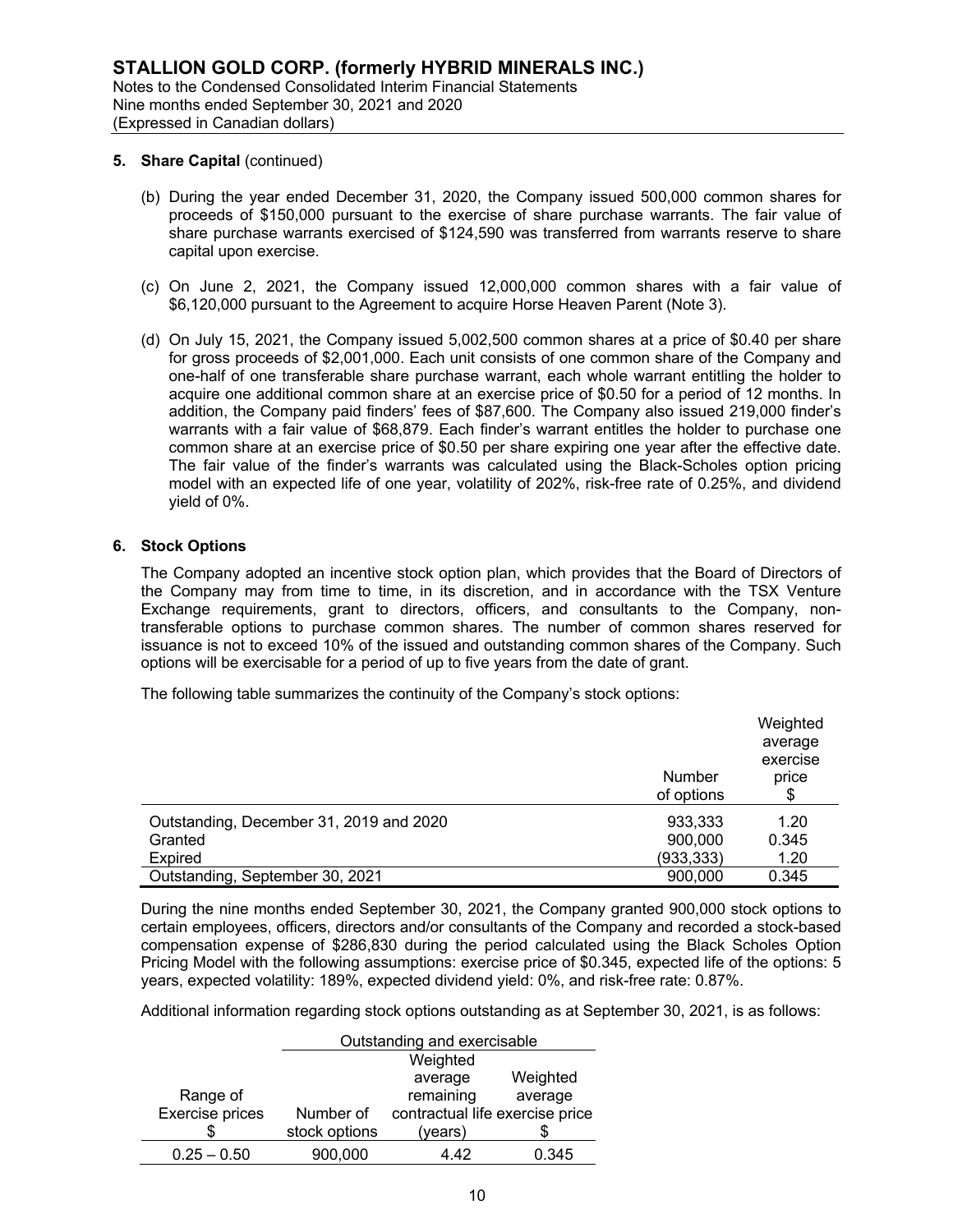# (Expressed in Canadian dollars)

## **7. Share Purchase Warrants**

|                             | Number of<br>warrants  | Weighted<br>average<br>exercise<br>price<br>\$ |
|-----------------------------|------------------------|------------------------------------------------|
| Balance, December 31, 2019  | 500,000                | 0.30                                           |
| Issued<br>Exercised         | 1,570,667<br>(500,000) | 0.15<br>0.30                                   |
| Balance, December 31, 2020  | 1,570,667              | 0.15                                           |
| Issued                      | 2,720,250              | 0.50                                           |
| Balance, September 30, 2021 | 4,290,917              | 0.37                                           |

As at September 30, 2021, the following share purchase warrants were outstanding:

| Number of   | Exercise |                 |
|-------------|----------|-----------------|
| warrants    | price    |                 |
| outstanding | \$       | Expiry date     |
| 2,720,250   | 0.50     | July 15, 2022   |
| 1,570,667   | 0.15     | October 2, 2022 |

#### **8. Capital Management**

The Company manages its capital to maintain its ability to continue as a going concern and to provide returns to shareholders and benefits to other stakeholders. The capital structure of the Company consists of cash and equity comprised of issued share capital, share-based payment reserve, and warrants reserve.

The Company manages its capital structure and makes adjustments to it in light of economic conditions. The Company, upon approval from its Board of Directors, will balance its overall capital structure through new share issuances or by undertaking other activities as deemed appropriate under the specific circumstances.

The Company is not subject to externally imposed capital requirements and the Company's overall strategy with respect to capital risk management remains unchanged from the year ended December 31, 2020.

#### **9. Financial Instruments and Risk Management**

(a) Fair Values

Fair value measurements are classified using a fair value hierarchy that reflects the significance of inputs used in making the measurements. The fair value hierarchy has the following levels:

- Level 1 valuation based on quoted prices (unadjusted) in active markets for identical assets or liabilities;
- Level 2 valuation techniques based on inputs other than quoted prices included in Level 1 that are observable for the asset or liability, either directly (i.e. as prices) or indirectly (i.e. derived from prices); and
- Level 3 valuation techniques using inputs for the asset or liability that are not based on observable market data (unobservable inputs).

The fair values of financial instruments, which include cash, accounts payable and accrued liabilities, and amount due to related party, approximate their carrying values due to the relatively short-term maturity of these instruments.